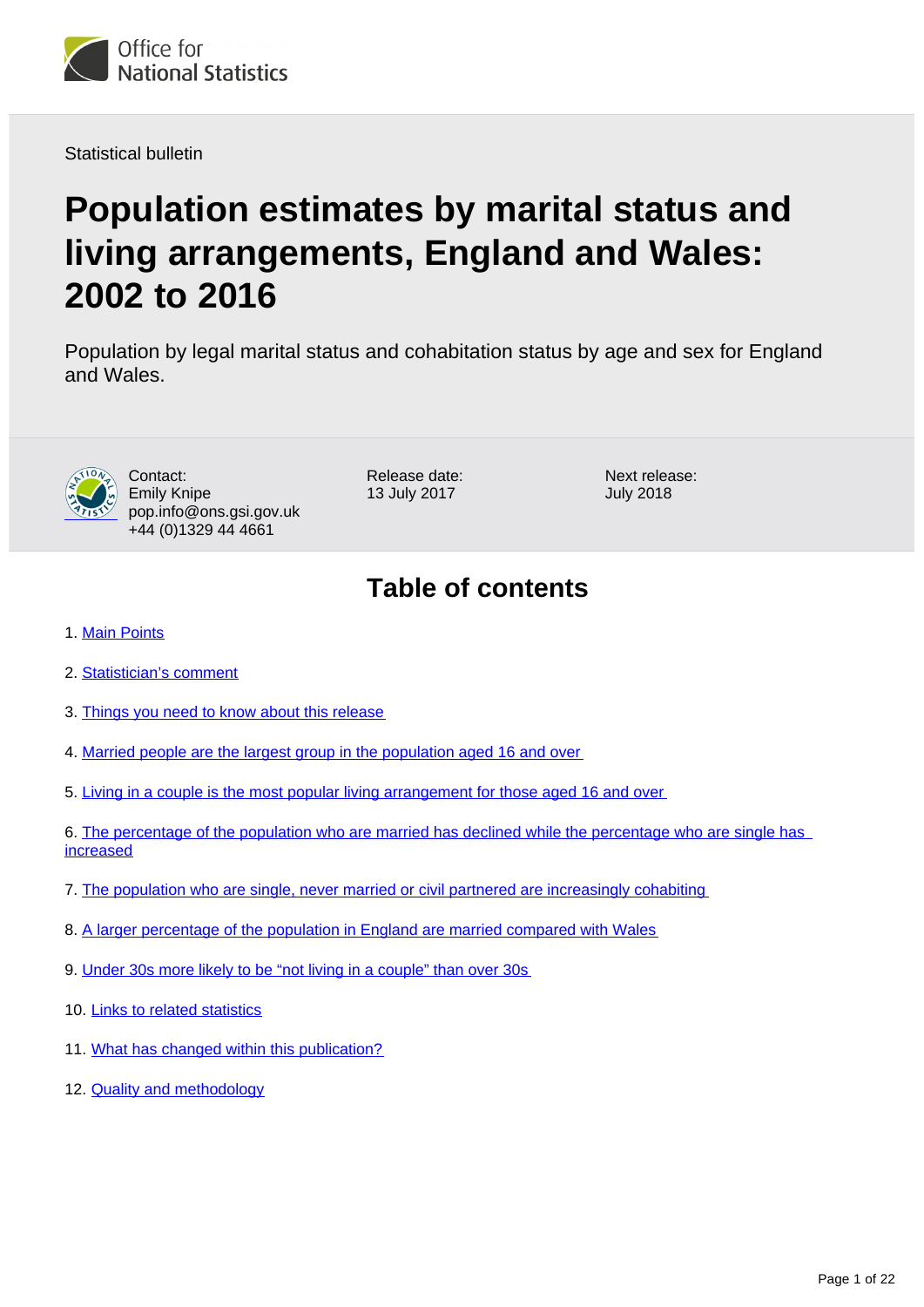# <span id="page-1-0"></span>**1 . Main Points**

- There were 24.1 million people in England and Wales who were married in 2016; this was 50.9% of the population aged 16 and over.
- In 2016, around 0.2% of the married population were in a marriage between same-sex couples; a larger proportion of this population were male (57.7%) compared with female (42.3%).
- A larger percentage of the population in England (51.1%) were married in 2016 compared with Wales (50.1%).
- The majority (61.0%) of the population aged 16 and over in England and Wales were living in a couple in 2016.

### <span id="page-1-1"></span>**2 . Statistician's comment**

"In England and Wales, being married continues to be the most common marital status for those age 16 and over in 2016. This is despite the proportion of the population who are married decreasing by 3.9 percentage points since 2002 and the proportion of the population who are single increasing. The population who are in a marriage between same-sex couples has more than doubled since 2015."

Emily Knipe, Population Statistics Division, Office for National Statistics.

Follow Population Statistics Division on Twitter @PaulVickers\_ONS.

### <span id="page-1-2"></span>**3 . Things you need to know about this release**

Marital status indicates whether a person is legally married or not. This publication uses five categories of legal marital status:

- single, never married or civil partnered
- married, including separated (this category includes those in both opposite-sex and same-sex marriages)
- civil partnered, including separated
- divorced, including legally dissolved civil partners
- widowed, including surviving civil partners

Living arrangements indicate whether people are living with a partner or not, irrespective of their legal marital status.

Those aged under 16 are all considered to be single in line with the legal age of marriage in England and Wales.

This bulletin focuses on the population aged 16 and over.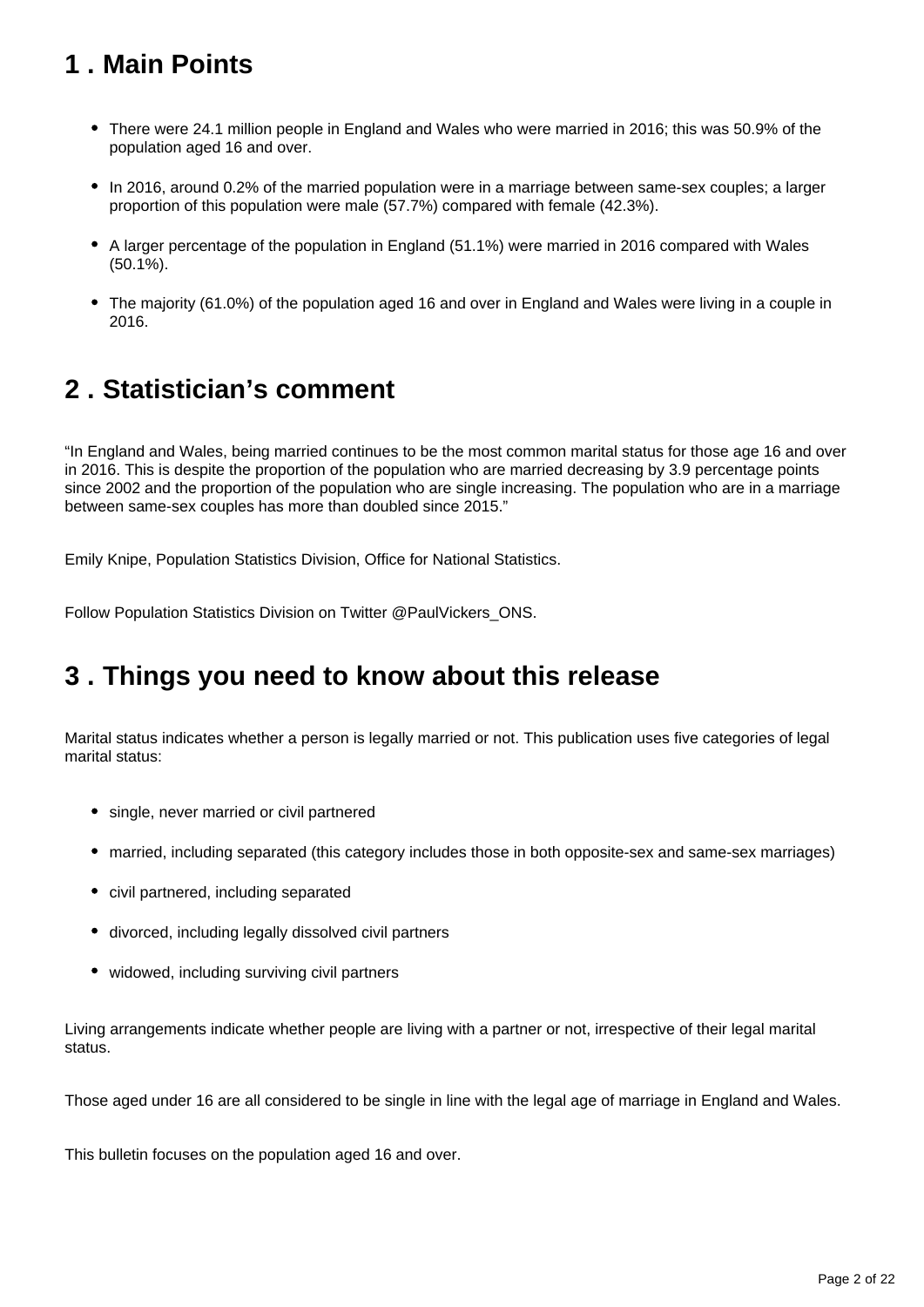This publication does not include estimates of couples who are living apart together (LAT). The **Quality and** [Methodology Information report](https://www.ons.gov.uk/peoplepopulationandcommunity/populationandmigration/populationestimates/qmis/populationestimatesbymaritalstatusandlivingarrangementsqmi) provides further detail.

The estimates presented within the [dataset](https://www.ons.gov.uk/peoplepopulationandcommunity/populationandmigration/populationestimates/datasets/populationestimatesbymaritalstatusandlivingarrangements) are provided with confidence intervals (around the survey component of the estimate) and also an indication of the size of the coefficient of variation (for the survey component of the estimate). These quality measures summarise the levels of uncertainty associated with survey estimates. You are advised to consult the quality measures when interpreting the estimates.

### <span id="page-2-0"></span>**4 . Married people are the largest group in the population aged 16 and over**

The majority (50.9%) of the population aged 16 and over in 2016 were married. The next largest group within the population were single, never married or civil partnered (34.6%). The population who were divorced or widowed made up a smaller proportion of the total population at 8.0% and 6.4% respectively. The smallest group within the population were those who were civil partnered, making up 0.2% of the population aged 16 and over in 2016.

### **Table 1: Marital status (ages 16 and over), 2016, England and Wales**

|                                              |                     |                       |                                                 | England and Wales |                            |
|----------------------------------------------|---------------------|-----------------------|-------------------------------------------------|-------------------|----------------------------|
|                                              | Single <sup>1</sup> |                       | <b>Married Civil partnered Divorced Widowed</b> |                   |                            |
| Total number                                 |                     | 16,348,397 24,063,468 |                                                 |                   | 88,566 3,769,205 3,025,402 |
| Percentage of population aged 16 and<br>over | 34.6%               | $50.9\%$              | $0.2\%$                                         | 8.0%              | 6.4%                       |

Source: Office for National Statistics

Notes:

1. See the 'Things you need to know' section for details about each marital status category.

The population in a marriage between same sex couples accounted for 0.2% of the total married population of England and Wales, up from 0.1% in 2015. In 2016 the number of people aged 16 and over in a same sex marriage was 60,081 in England and Wales, more than double the 2015 estimate of 26,087 people. In 2016, males accounted for 57.7% (34,647) of the population in a marriage between same sex couples and females the remaining 42.3% (25,434), a shift from 2015 where 50.4% of the population in a marriage between same sex couples were male and 49.6% were female.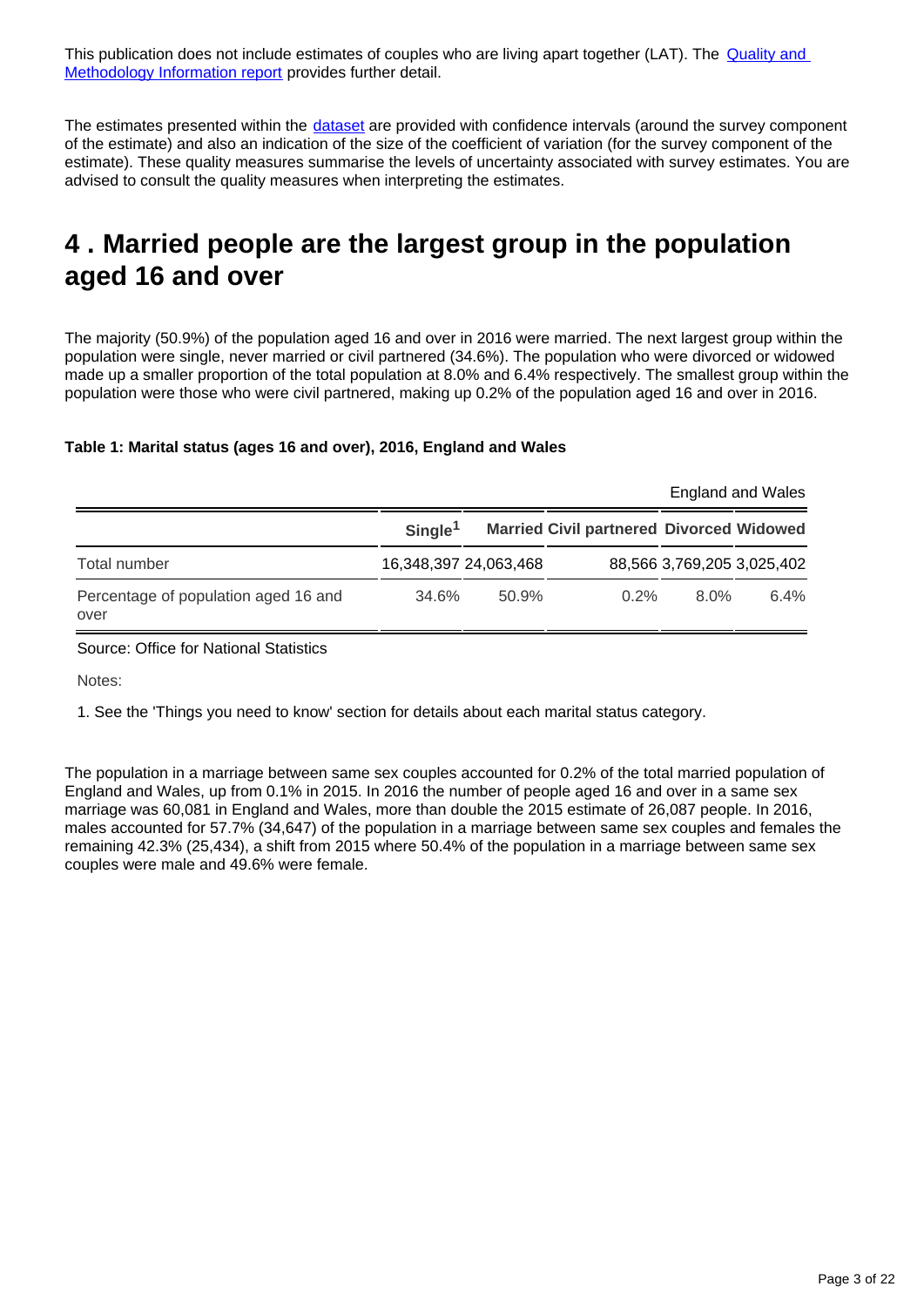### **Figure 1: Population estimates (aged 16 and over) by marital status, age group and sex, 2016**





In 2016, the female population who were divorced remained larger than the male divorced population. This could be associated with the [remarriage rates](https://www.ons.gov.uk/peoplepopulationandcommunity/birthsdeathsandmarriages/marriagecohabitationandcivilpartnerships/bulletins/marriagesinenglandandwalesprovisional/2013) (number marrying per 1,000 widowed or divorced population) seen for males and females. In 2014, the remarriage rate was 26.2 per 1,000 for men and 12.8 per 1,000 for women, suggesting more men tend to re-marry compared with women. Women may choose to remain without a partner or cohabit rather than remarry.

The difference in the number of widowed males and females, especially at older ages, in 2016 could be explained by women having higher [life expectancy](http://www.ons.gov.uk/peoplepopulationandcommunity/birthsdeathsandmarriages/lifeexpectancies/bulletins/nationallifetablesunitedkingdom/2015-09-23) than men, and women traditionally marrying an older spouse.

In England and Wales, 51.9% of men and 49.9% of women aged 16 and over were married in 2016. Being married was the most common marital status for women aged between 30 to 34 and 80 to 84 in 2016. For men, being married was the most common marital status after the age group 30 to 34. A marital status of single, never married was most common for those aged under 30.

### <span id="page-3-0"></span>**5 . Living in a couple is the most popular living arrangement for those aged 16 and over**

The majority (61.0%) of the population aged 16 and over were living in a couple in 2016. Those who were living in a couple were most likely to be married or civil partnered.

The remainder of the population aged 16 and over in 2016 were not living in a couple (39.0%). Those who were not living in a couple were most likely to be single, never married or civil partnered.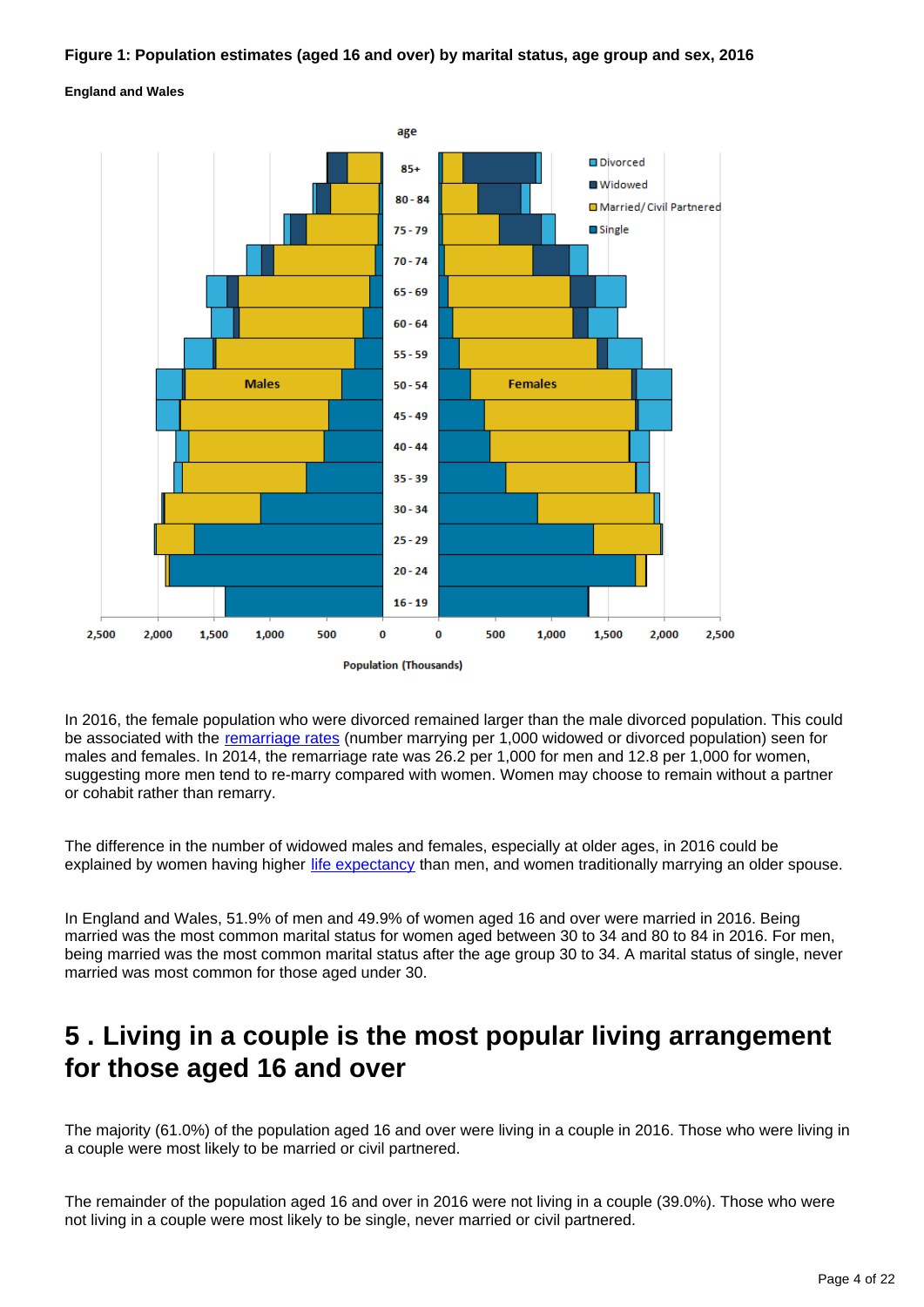England and Wales

|                                                 |                                  | Living in a couple                                  | Not living in a couple                                  |                                                  |                                                          |
|-------------------------------------------------|----------------------------------|-----------------------------------------------------|---------------------------------------------------------|--------------------------------------------------|----------------------------------------------------------|
|                                                 | Married or<br>civil<br>partnered | Cohabiting - never<br>married or civil<br>partnered | Cohabiting-<br>previously married<br>or civil partnered | <b>Never</b><br>married or<br>civil<br>partnered | Previously<br>married or civil<br>partnered <sup>1</sup> |
| Total number                                    | 22,933,388                       | 4,613,434                                           | 1,304,308                                               | 11,727,501                                       | 6,716,407                                                |
| Percentage of<br>population aged 16<br>and over | 48.5%                            | 9.8%                                                | 2.8%                                                    | 24.8%                                            | 14.2%                                                    |

Source: Office for National Statistics

Notes:

1. People who are married or civil partnered but whose partner is away from the household because they live away for work, are in prison or in a care home, will appear in this category.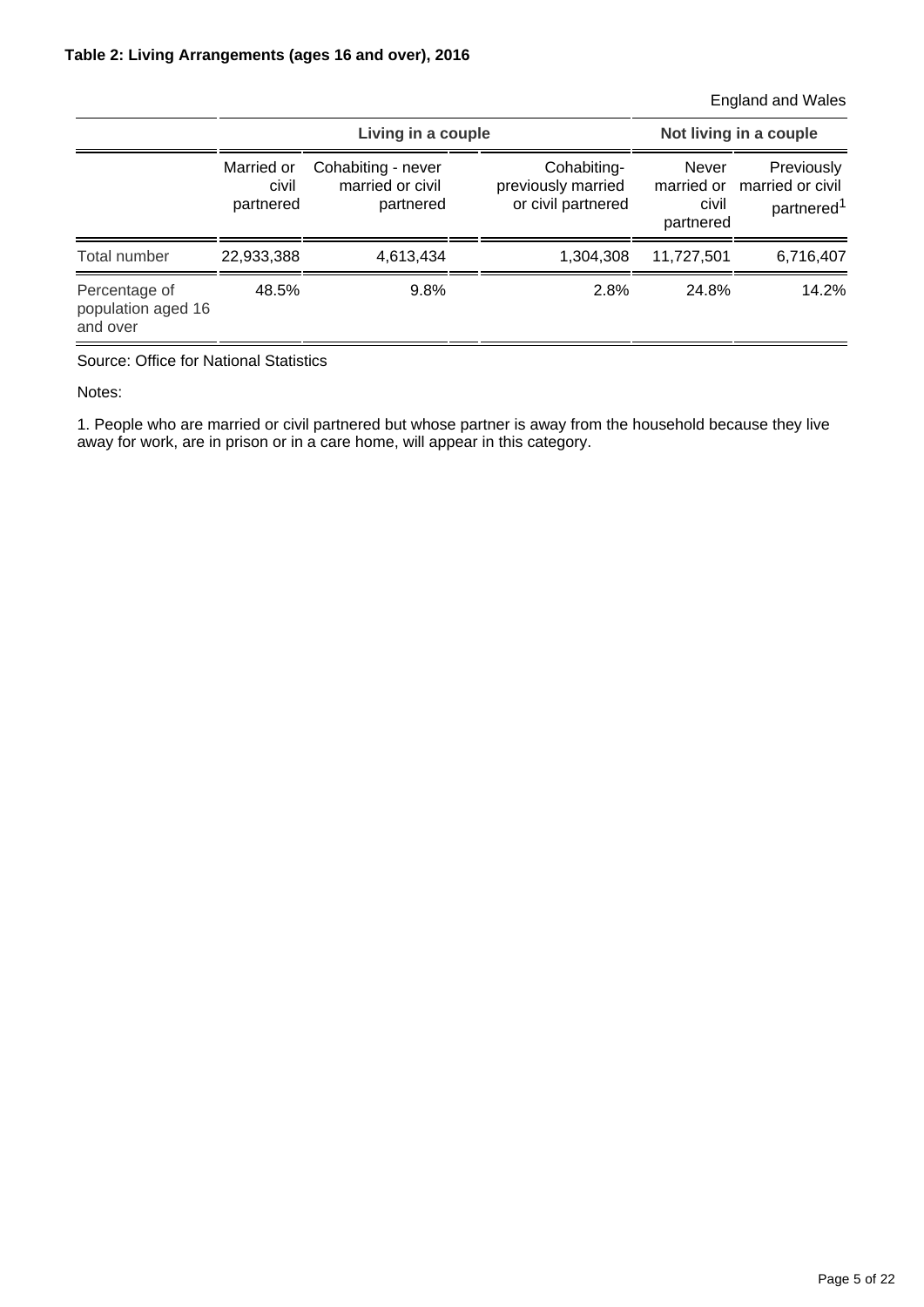### **Figure 2: Population estimates (aged 16 and over) by living arrangements, age group and sex, 2016**

#### **England and Wales**

- Living in a couple: Married or civil partnered
- Living in a couple: Cohabiting never married or civil partnered
- Living in a couple: Cohabiting- previously married or civil partnered
- Not living in a couple: Never married or civil partnered
- Not living in a couple: Previously married or civil partnered



At ages 16 to 29 the majority of males and females were "not living in a couple: never married or civil partnered", at 77.4% and 66.9% respectively. They were likely to be [living with their parents](https://www.ons.gov.uk/peoplepopulationandcommunity/birthsdeathsandmarriages/families/bulletins/familiesandhouseholds/2015-11-05) but could have been in relationships outside of the household. In 2016, there was a difference between males (15.2%) and females (19.3%) aged 16 to 29 who were "living in a couple: cohabiting – never married or civil partnered". This could be associated with women choosing to live with partners older than themselves.

In 2016, the biggest difference between males and females could be seen in the "not living in a couple" category, where a larger percentage of women, especially at the oldest ages, were "not living in a couple: previously married or civil partnered". This is likely to be due to the larger number of women who were divorced or widowed compared with men.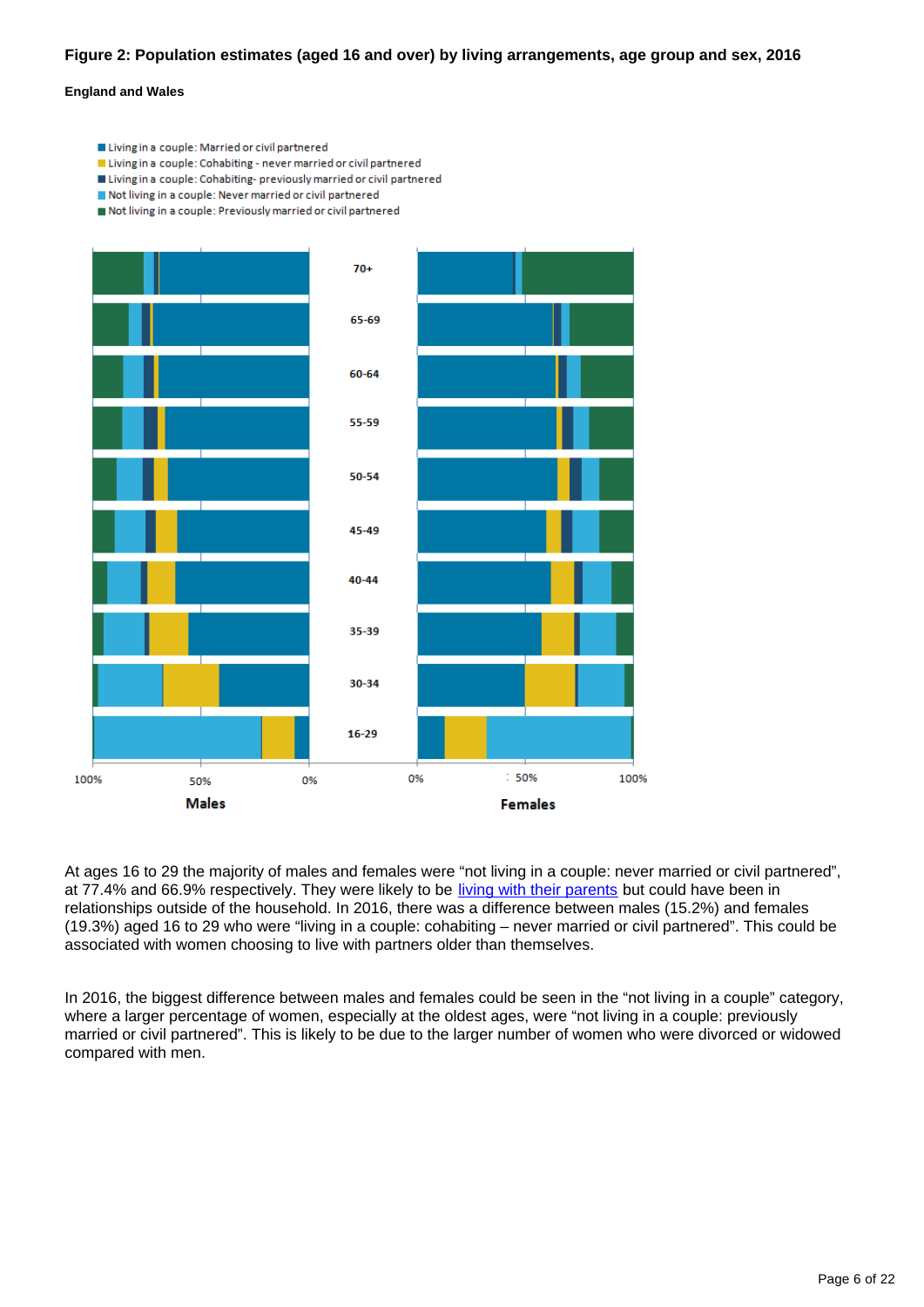### <span id="page-6-0"></span>**6 . The percentage of the population who are married has declined while the percentage who are single has increased**

**Figure 3: Percentages of people (aged 16 and over) by selected marital status, 2002 to 2016**

**England and Wales**

### Figure 3: Percentages of people (aged 16 and over) by selected marital status, 2002 to 2016



### **Source: Office for National Statistics**

**Notes:**

1. Data in figures 3 and 4 have been plotted separately so that trends in the Data can be clearly seen.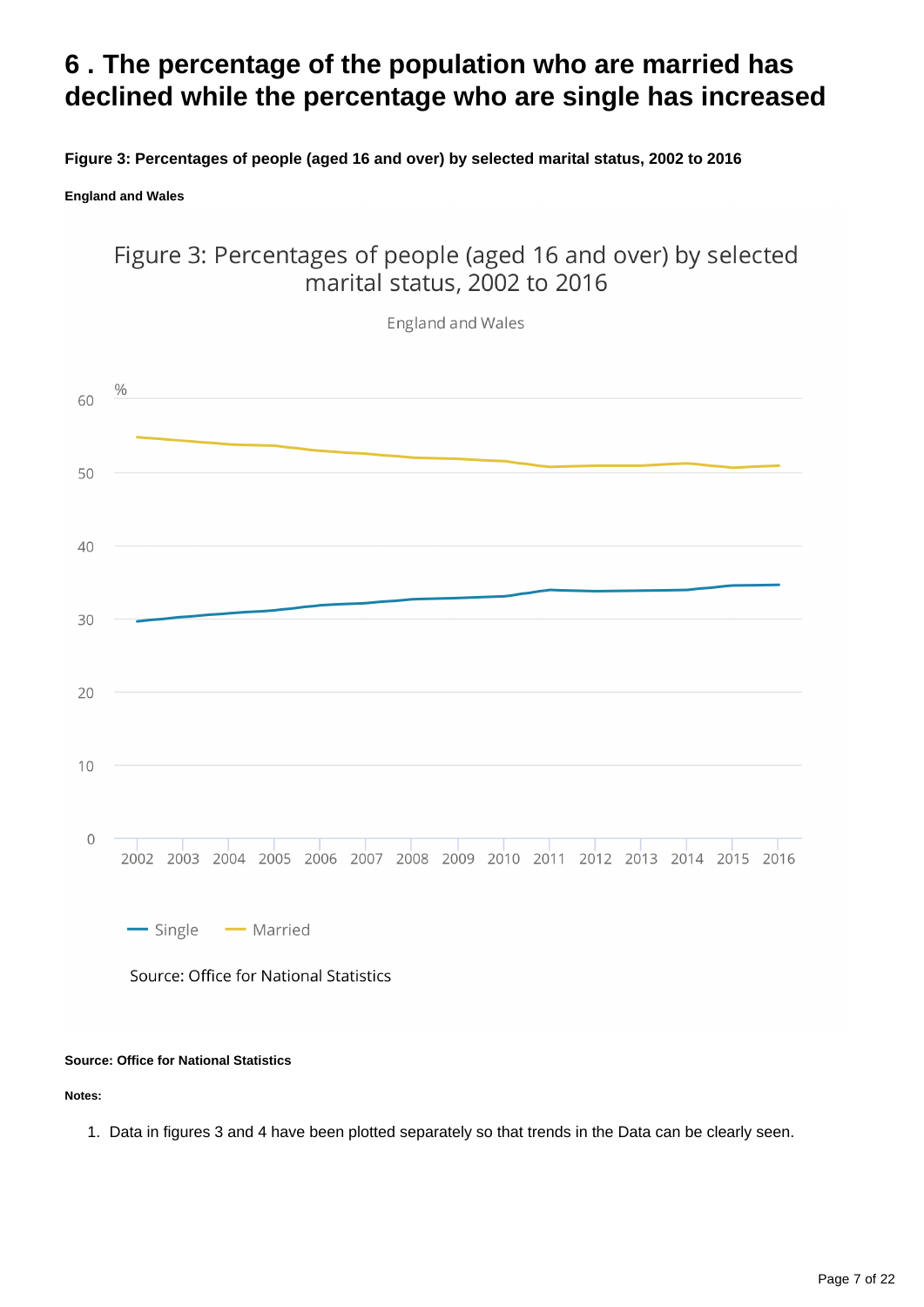Figure 3 shows that the percentage of people aged 16 and over who are married has decreased over time from 54.8% in 2002 to 50.9% in 2016, up from 50.6% in 2015. The small increase in 2016 could be associated with an increase in the number of people in marriages between same-sex couples.

The percentage of people aged 16 and over who are single has increased over time from 29.6% in 2002 to 34.6% in 2016. This coincides with an increase in people cohabiting who are never married or civil partnered (Figure 5) as cohabitation has become more common as an alternative to marriage, especially at younger ages. The rise in single population also reflects more people in middle age groups remaining unmarried.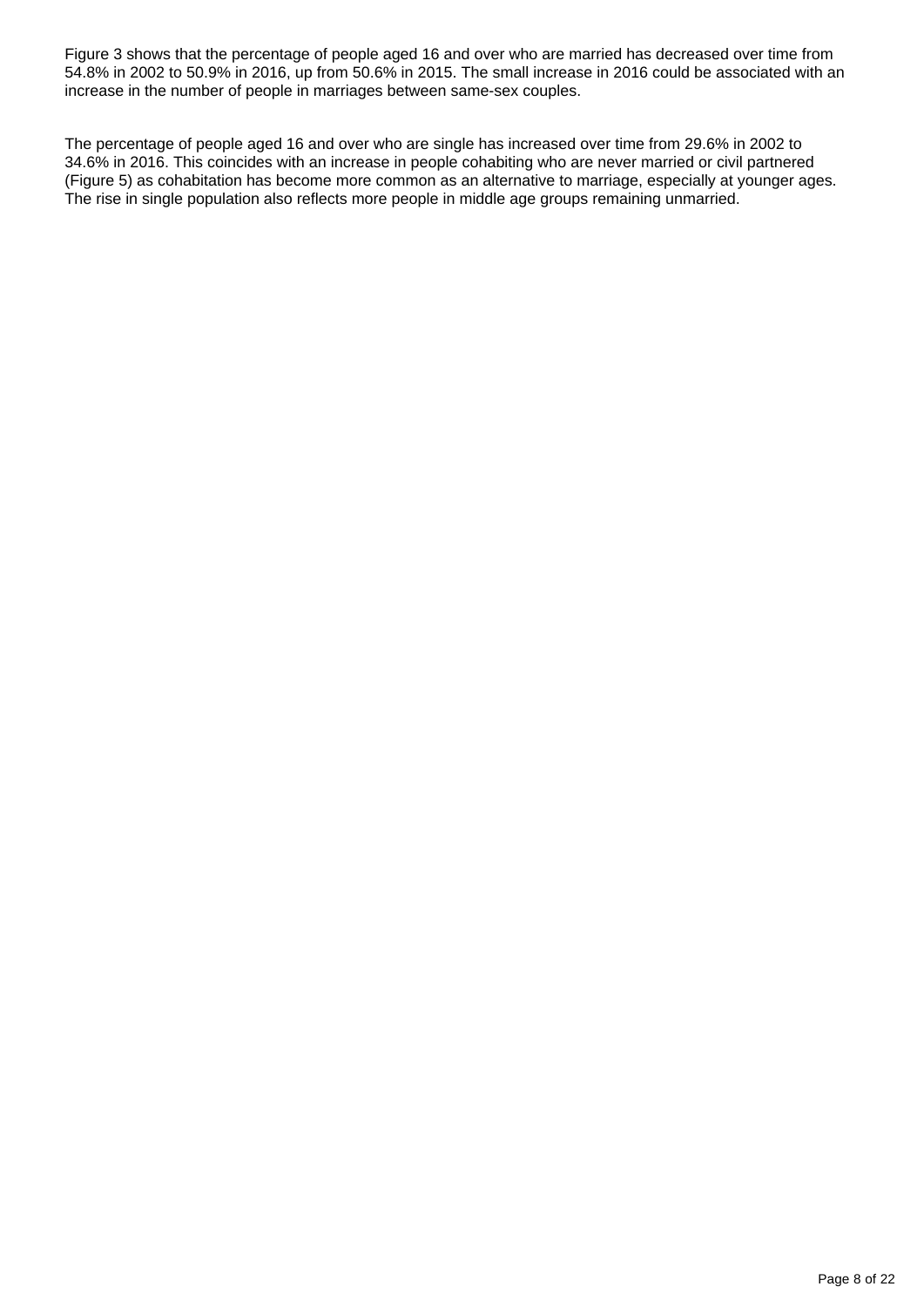### **Figure 4: Percentages of people (aged 16 and over) by selected marital status, 2002 to 2016**

### **England and Wales**

### Figure 4: Percentages of people (aged 16 and over) by selected marital status, 2002 to 2016



England and Wales

#### **Source: Office for National Statistics**

**Notes:**

1. Data in figures 3 and 4 have been plotted separately so that trends in the Data can be clearly seen.

The percentage of the population aged 16 and over who were divorced has increased steadily over time; this could be associated with the [decrease in re-marriages](http://www.ons.gov.uk/peoplepopulationandcommunity/birthsdeathsandmarriages/marriagecohabitationandcivilpartnerships/bulletins/marriagesinenglandandwalesprovisional/2013) over time. In 2016, the percentage of the population aged 16 and over who were widowed was 6.4%; this fell from 8.1% in 2002 (Figure 4). The fall could be associated with continuing increases in life expectancy, particularly for men, meaning fewer women are widowed at older ages. In addition, if the married population are living longer than before, they may divorce rather than become widowed.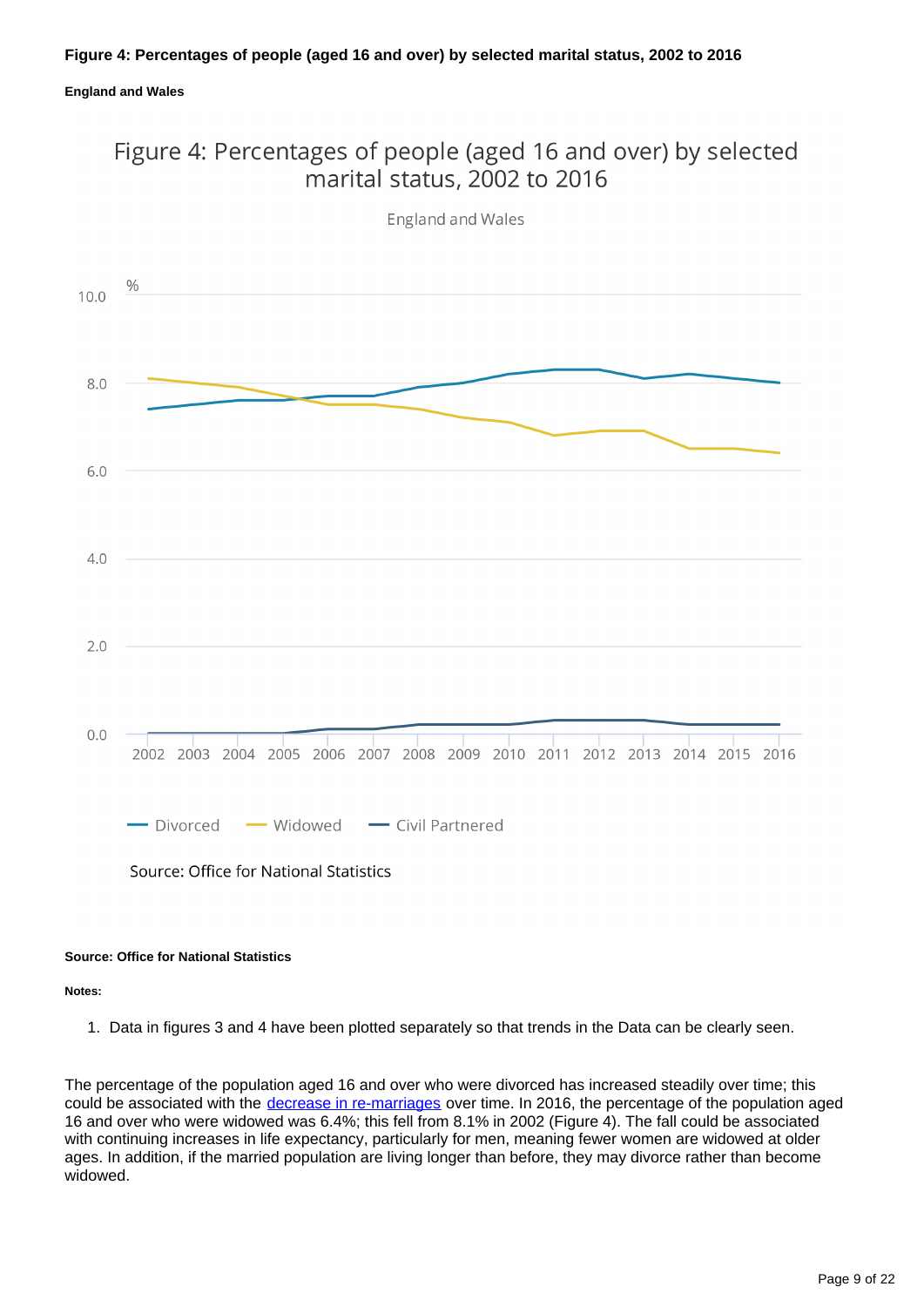### <span id="page-9-0"></span>**7 . The population who are single, never married or civil partnered are increasingly cohabiting**

In 2002, people who were "cohabiting – never married or civil partnered" represented 6.8% of the population; this had increased to 9.8% by 2016 (Figure 5). This may be explained by an increasing trend to cohabit instead of marry, or to cohabit before marriage, particularly at younger ages. [Cohabiting couple families](http://www.ons.gov.uk/peoplepopulationandcommunity/birthsdeathsandmarriages/families/bulletins/familiesandhouseholds/2015-11-05) are the fastest growing family type in the UK (2004 to 2016).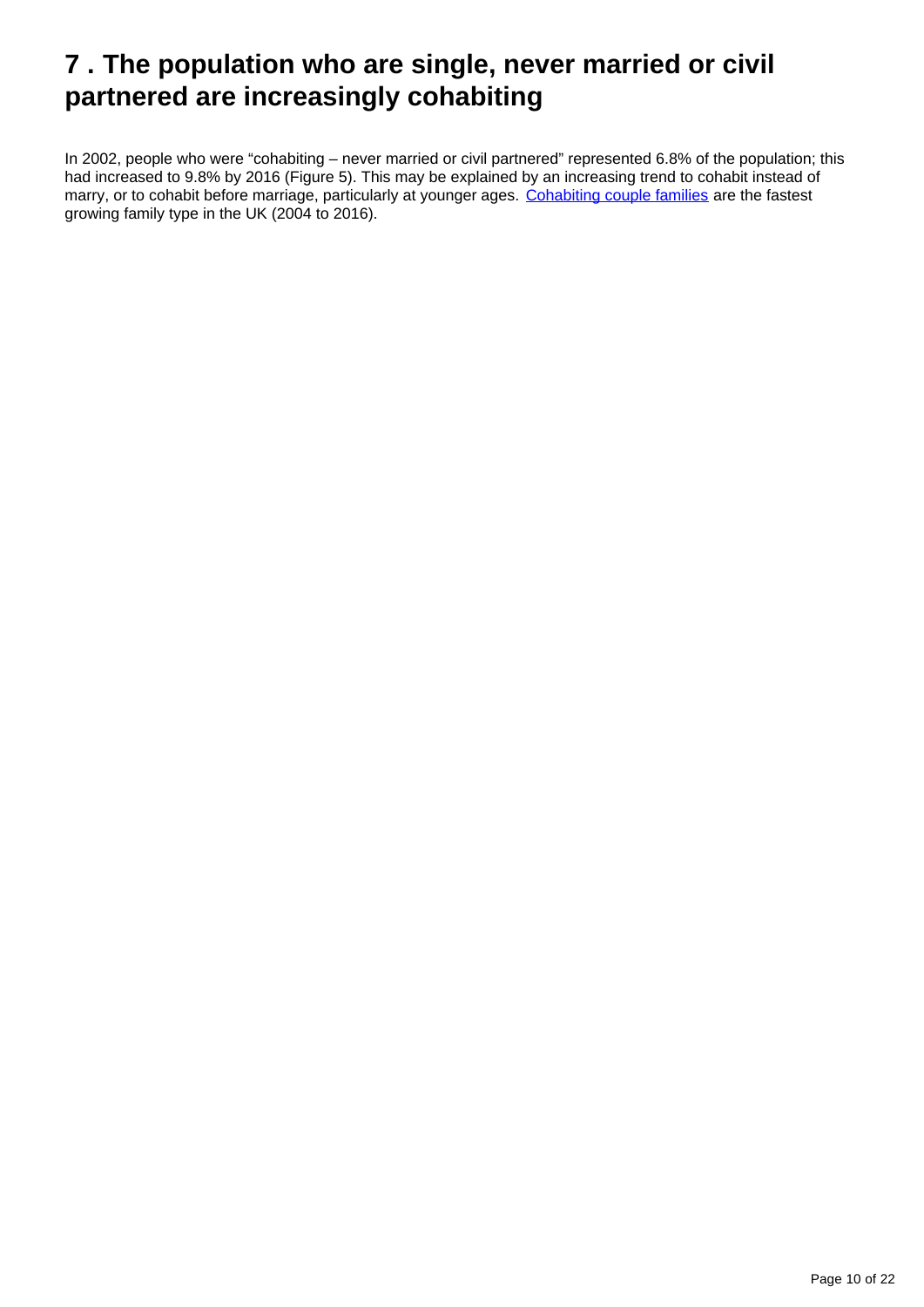#### **Figure 5: Percentages of people (aged 16 and over) by living arrangements (excluding 'living in a couple: married or civil partnered'), 2002 to 2016**

#### **England and Wales**

### Figure 5: Percentages of people (aged 16 and over) by living arrangements (excluding 'living in a couple: married or civil partnered'), 2002 to 2016



 $\triangle$  1/4  $\blacktriangledown$ 

Source: Office for National Statistics

#### **Source: Office for National Statistics**

**Notes:**

- 1. People who are "living in a couple: married or civil partnered'" have not been included in the graph for presentation reasons, so that trends in the smaller categories can be seen more clearly.
- 2. People who are married or civil partnered but whose partner is away from the household because they live away for work, are in prison or in a care home, will appear in the "not living in a couple: previously married or civil partnered" category.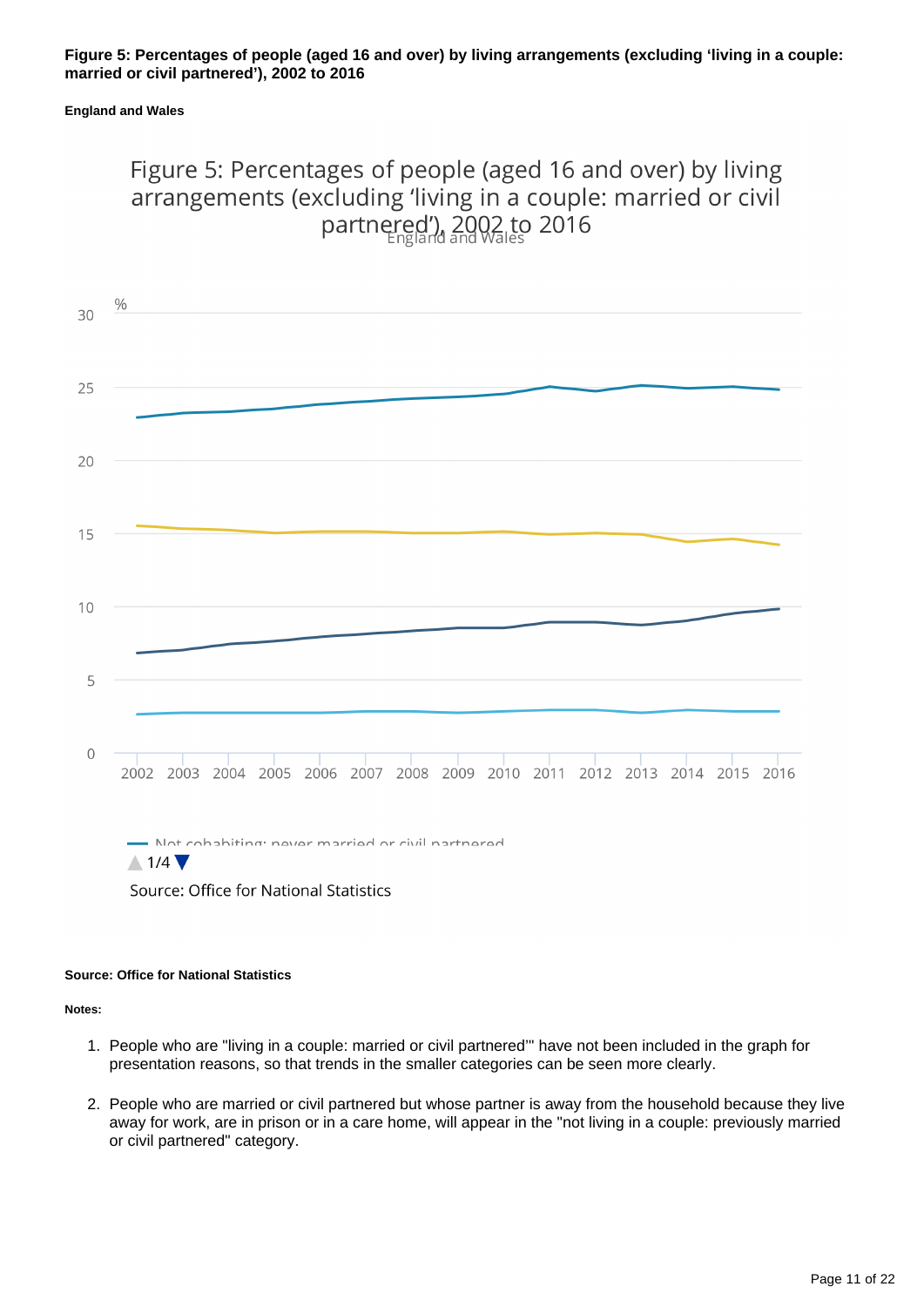In 2002, people who were "not cohabiting – never married or civil partnered" represented 22.9% of the population. By 2015 this had increased to around one-quarter of the population at 25.0% and in 2016, this figure was at 24.8%. This could be explained by younger people delaying entering cohabiting relationships or delaying leaving [the family home.](http://www.ons.gov.uk/peoplepopulationandcommunity/birthsdeathsandmarriages/families/bulletins/familiesandhouseholds/2015-11-05)

### <span id="page-11-0"></span>**8 . A larger percentage of the population in England are married compared with Wales**

In 2016 in England, 34.7% of the population had a marital status of single, never married or civil partnered; this was the second-largest marital status behind married.

### **Table 3: Marital status (ages 16 and over), 2016, England**

Table 3: Marital status (ages 16 and over), 2016, England

|                                              | Single <sup>1</sup> |                       | <b>Married</b> Civil partnered Divorced Widowed |      |                            |
|----------------------------------------------|---------------------|-----------------------|-------------------------------------------------|------|----------------------------|
| Total number                                 |                     | 15,503,903 22,851,332 |                                                 |      | 87,039 3,557,401 2,739,292 |
| Percentage of population aged 16 and<br>over | 34.7%               | $51.1\%$              | $0.2\%$                                         | 8 0% | $6.1\%$                    |

Source: Office for National Statistics

Notes:

1. See the 'Things you need to know' section for details about each marital status category.

A larger proportion of males in England had a marital status of single, never married or civil partnered at 38.1% compared with just 31.4% of females in 2016.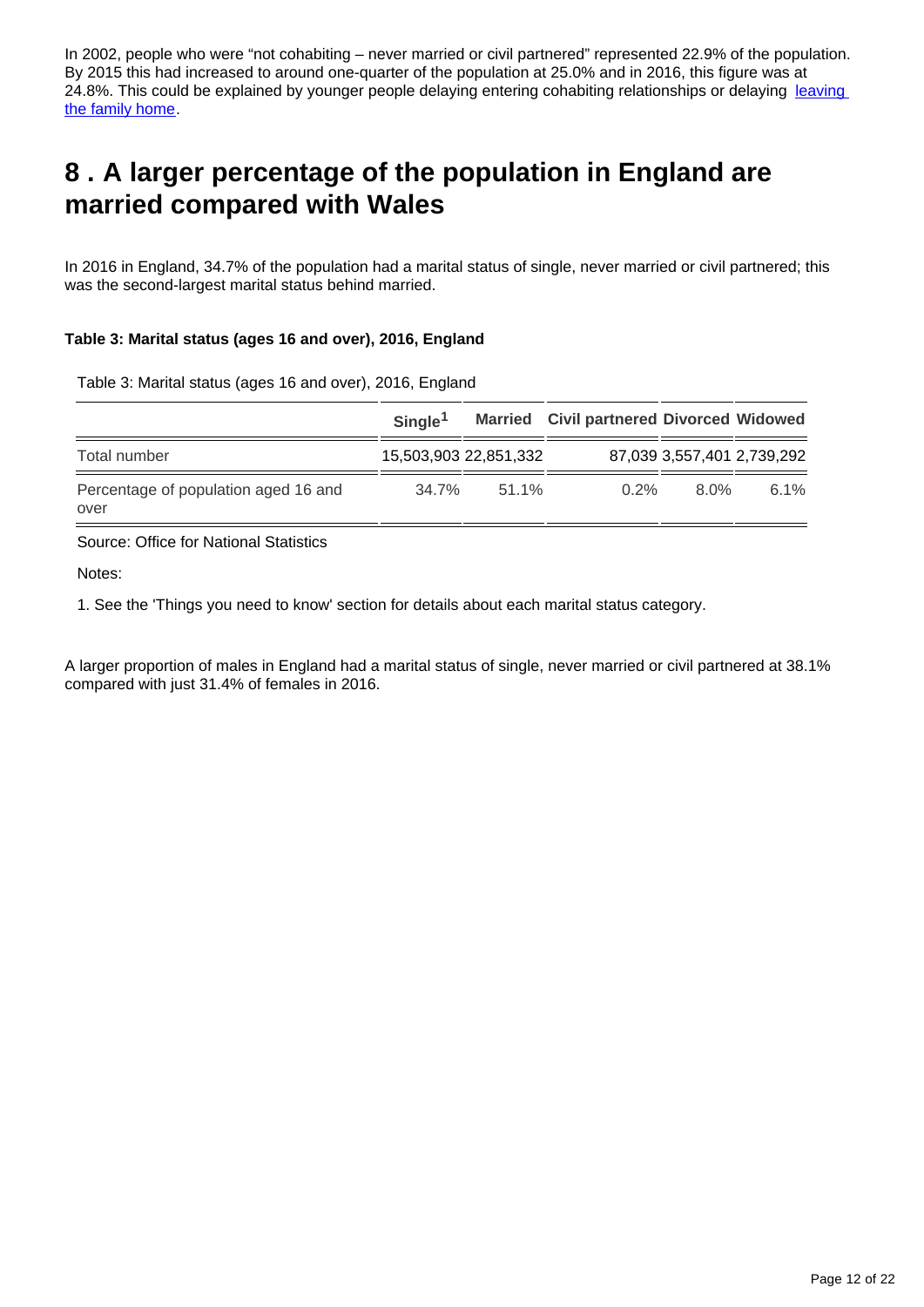### **Figure 6: Percentages of males and females (aged 16 and over) by selected marital status, 2002 to 2016**

### **England**





**Source: Office for National Statistics**

**Notes:**

1. See the "Things you need to know" section for details about each marital status category.

In 2016, marriage remained the largest marital status in England for the population aged 16 and over for both males and females, with 51.9% of males and 50.3% of females currently married. The percentage of the population who are married has decreased over the last 14 years and reflects the same trend that England and Wales have shown over this period (Figure 6).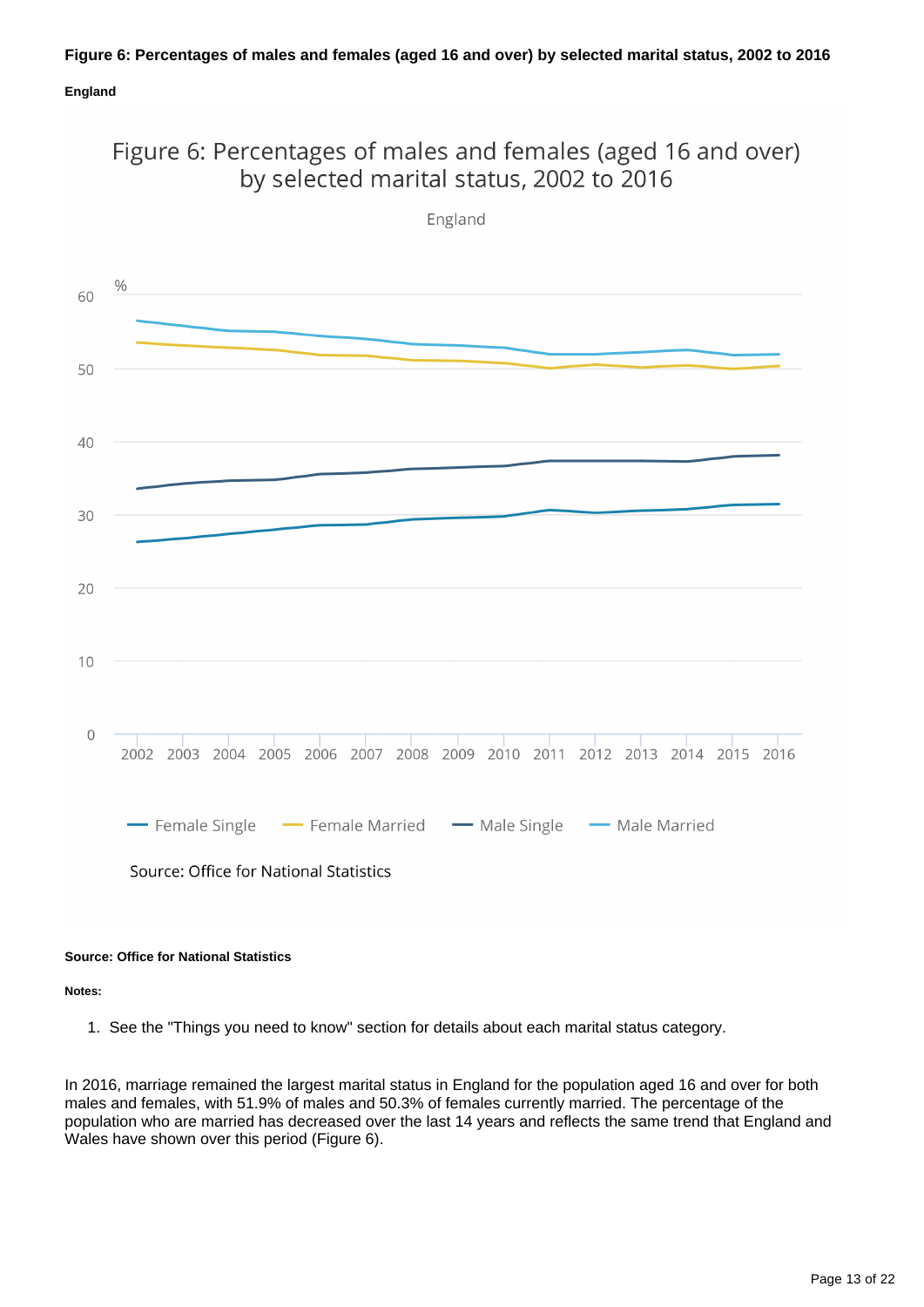A larger percentage of the population in England (51.1%) were married in 2016 compared with Wales (50.1%). In Wales, just over half (50.1%) of the population aged 16 and over were married in 2016. For males, 51.9% were married; this compared with 48.4% of females.

### **Table 4: Marital Status proportions by sex (aged 16 and over), 2016**

|              |                     |                |                        |                 | Wales          |
|--------------|---------------------|----------------|------------------------|-----------------|----------------|
|              | Single <sup>1</sup> | <b>Married</b> | <b>Civil partnered</b> | <b>Divorced</b> | <b>Widowed</b> |
| All persons  | 33.4%               | 50.1%          | $0.1\%$                | 8.9%            | 7.5%           |
| <b>Males</b> | 37.1%               | 51.9%          | $0.1\%$                | $7.7\%$         | 3.2%           |
| Females      | 29.9%               | 48.4%          | $0.0\%$                | $10.1\%$        | 11.6%          |

Source: Office for National Statistics

Notes:

1. See the 'Things you need to know' section for details about each marital status category.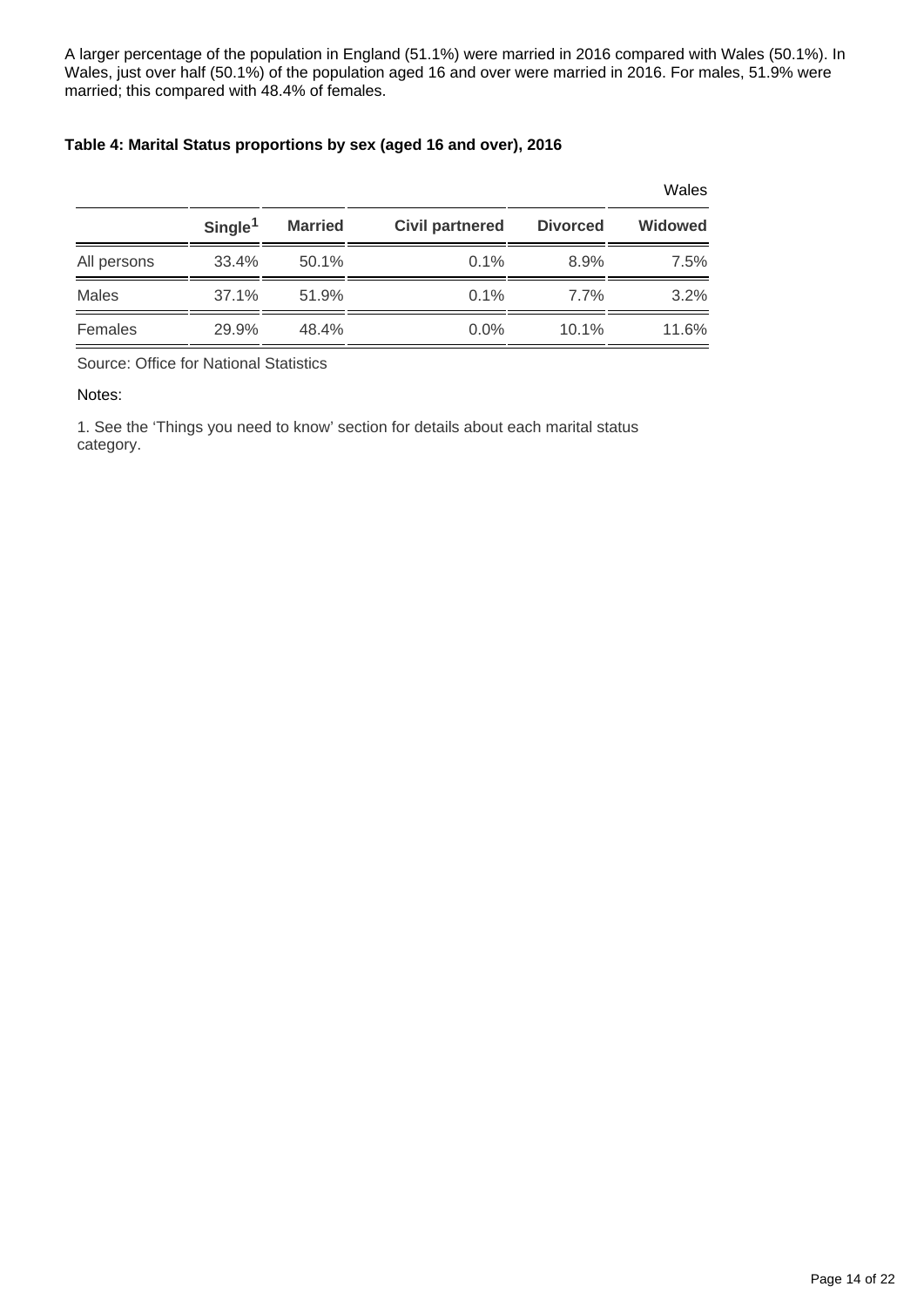### **Wales**



Figure 7: Percentages of people (aged 16 and over) by marital status, 2002 to 2016

#### **Source: Office for National Statistics**

**Notes:**

- 1. See the "Things you need to know" section for details about each marital status category.
- 2. Married and civil partnered are combined in this chart due to the small numbers of civil partners.

Between 2002 and 2016, the proportion of the population who are single in Wales has increased from 28.0% in 2002 to a high of 34.3% in 2015, whilst the proportion of people with a marital status of 'married or Civil Partnered' over the period has decreased from a high of 56.0% in 2003 to a low of 49.5% in 2015. Both these statuses have shown small changes in 2016; the proportion single decreased to 33.4% whilst the proportion married or Civil Partnered rose to 50.1%.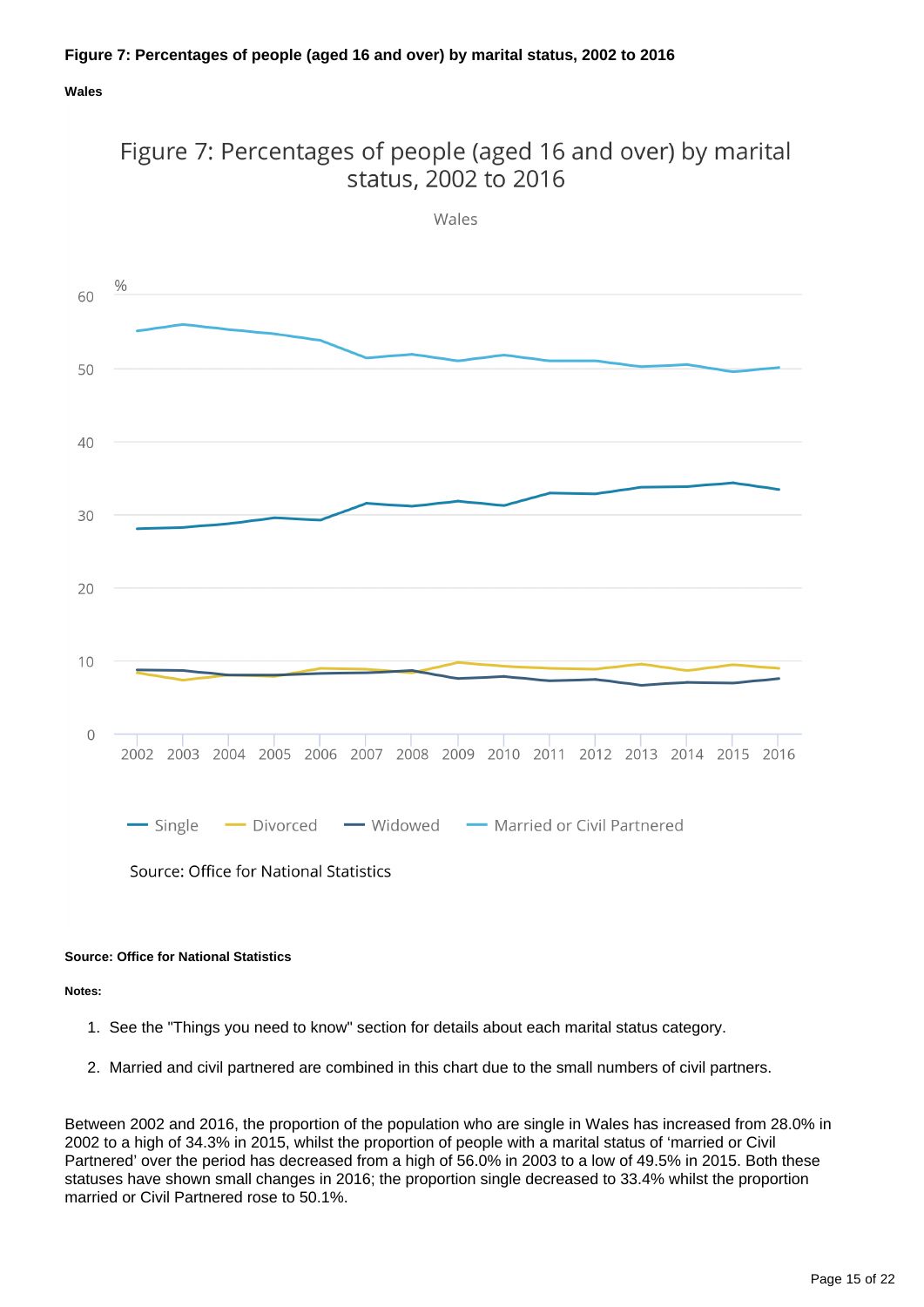### <span id="page-15-0"></span>**9 . Under 30s more likely to be "not living in a couple" than over 30s**

In 2016 in England, 48.6% of the population were "living in a couple – married or civil partnered". More males (49.7%) were "living in a couple – married or civil partnered" than females (47.5%).

Further differences between males and females in England were seen in 2016 in the "not cohabiting – previously married or civil partnered" category; 9.5% of males aged 16 and over fell into this category, whereas females were nearly double, at 18.4%. This could reflect the higher divorce rate amongst females (9.3%) compared with males (6.5%), resulting in larger numbers of divorced women.

The percentage of the population in the "not cohabiting – previously married or civil partnered" category increased with each consecutive age group, from 0.8% for 16 to 29 year olds to 30.8% for those aged 60 and over.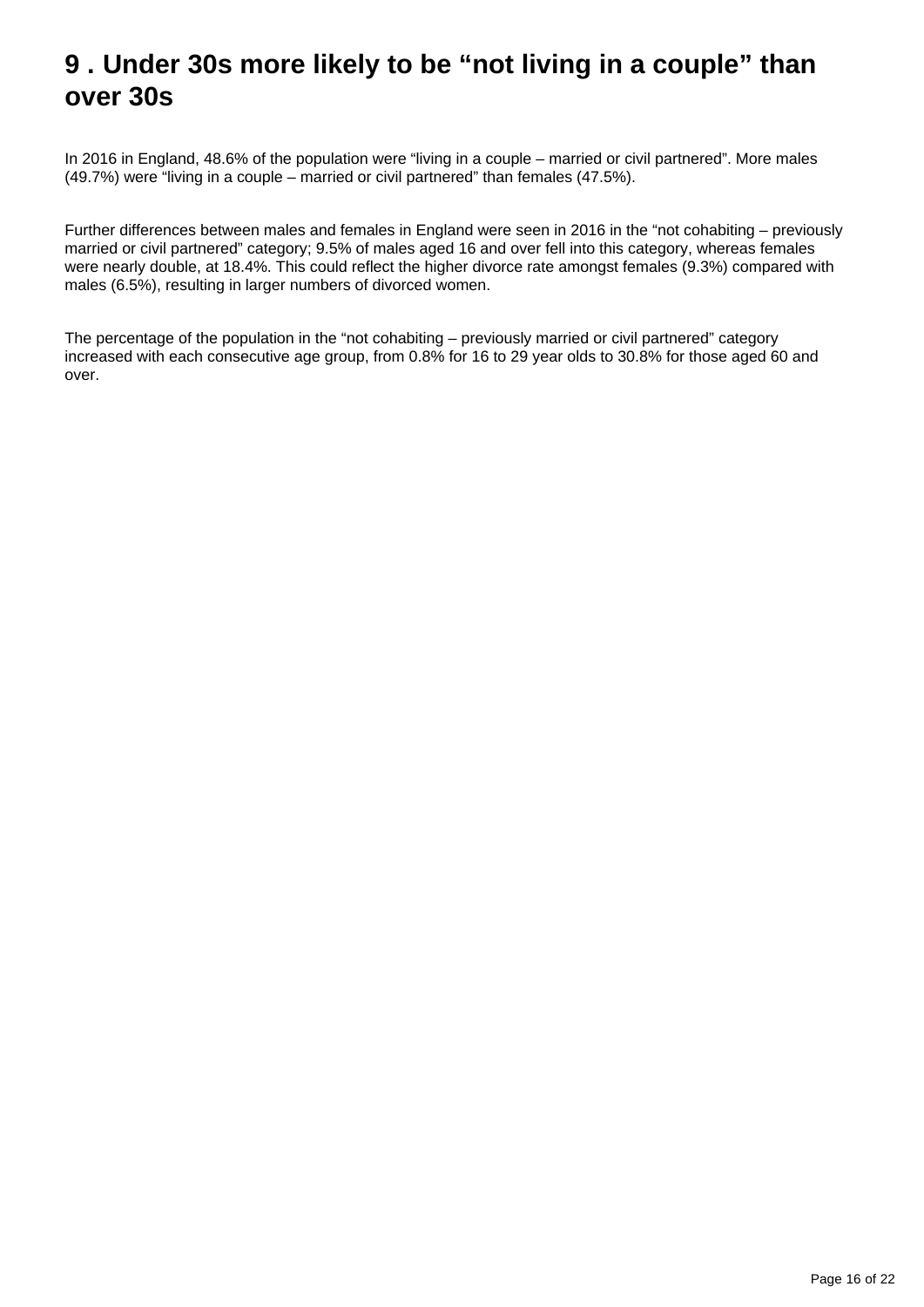### **Figure 8: Percentages of people (aged 16 and over) by living arrangements, 2002 to 2016**

### **England**

### Figure 8: Percentages of people (aged 16 and over) by living arrangements, 2002 to 2016

England

 $\frac{0}{0}$ 60 50 40 30 20  $10$  $\mathbf 0$ 2002 2003 2004 2005 2006 2007 2008 2009 2010 2011 2012 2013 2014 2015 2016 . Cohabiting: naver married or Civil Dartnered

Source: Office for National Statistics

#### **Source: Office for National Statistics**

 $\triangle$  1/5

**Notes:**

1. People who are married or civil partnered but whose partner is away from the household because they live away for work, are in prison or in a care home, will appear in the "not living in a couple: previously married or civil partnered" category.

Figure 8 shows that the largest increase was for the "cohabiting – never married or civil partnered" living arrangement. Since 2002, the proportion has increased from 6.8% in 2002 to 9.8% in 2016, rising more steadily since 2014. For both sexes, this living arrangement has become increasingly more common since 2002. For males, this has risen from 7.2% in 2002 to 10.2% in 2016 and for females, this has risen from 6.5% to 9.4% over the same time period.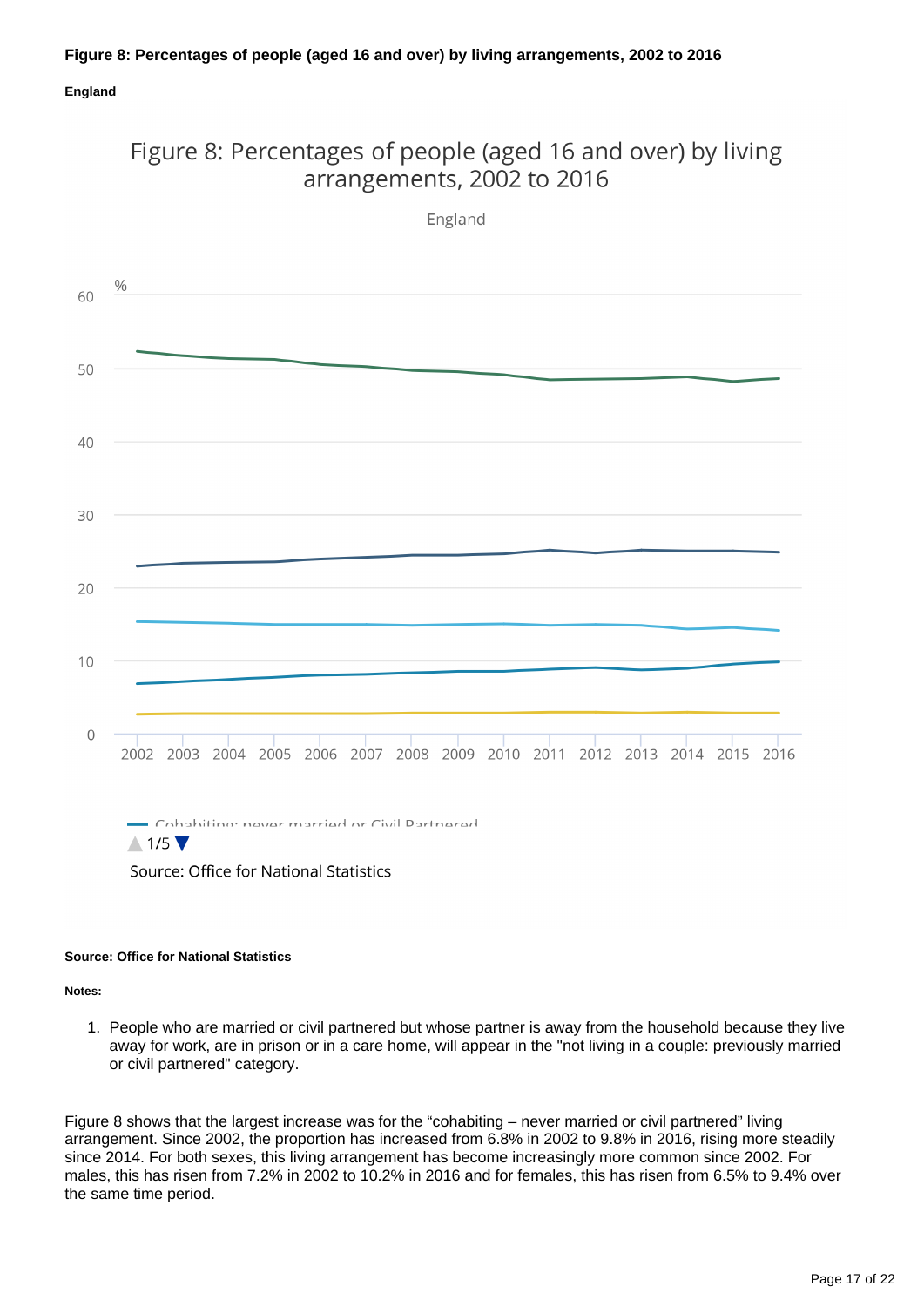In Wales in 2016, the picture was very similar to England. The majority (48.0%) of the population aged 16 and over were "living in a couple – married or civil partnered" with a higher percentage of males in this category compared with females.

Figure 9 shows that in Wales, the largest increase was for the "cohabiting – never married or civil partnered" living arrangement. Since 2002, the proportion has increased from 5.2% in 2002 to 9.2% in 2016. For both sexes, this living arrangement has become increasingly more common since 2002. For males, this has risen from 5.4% in 2002 to 9.2% in 2016 and for females, this has risen from 5.1% to 9.2% over the same time period.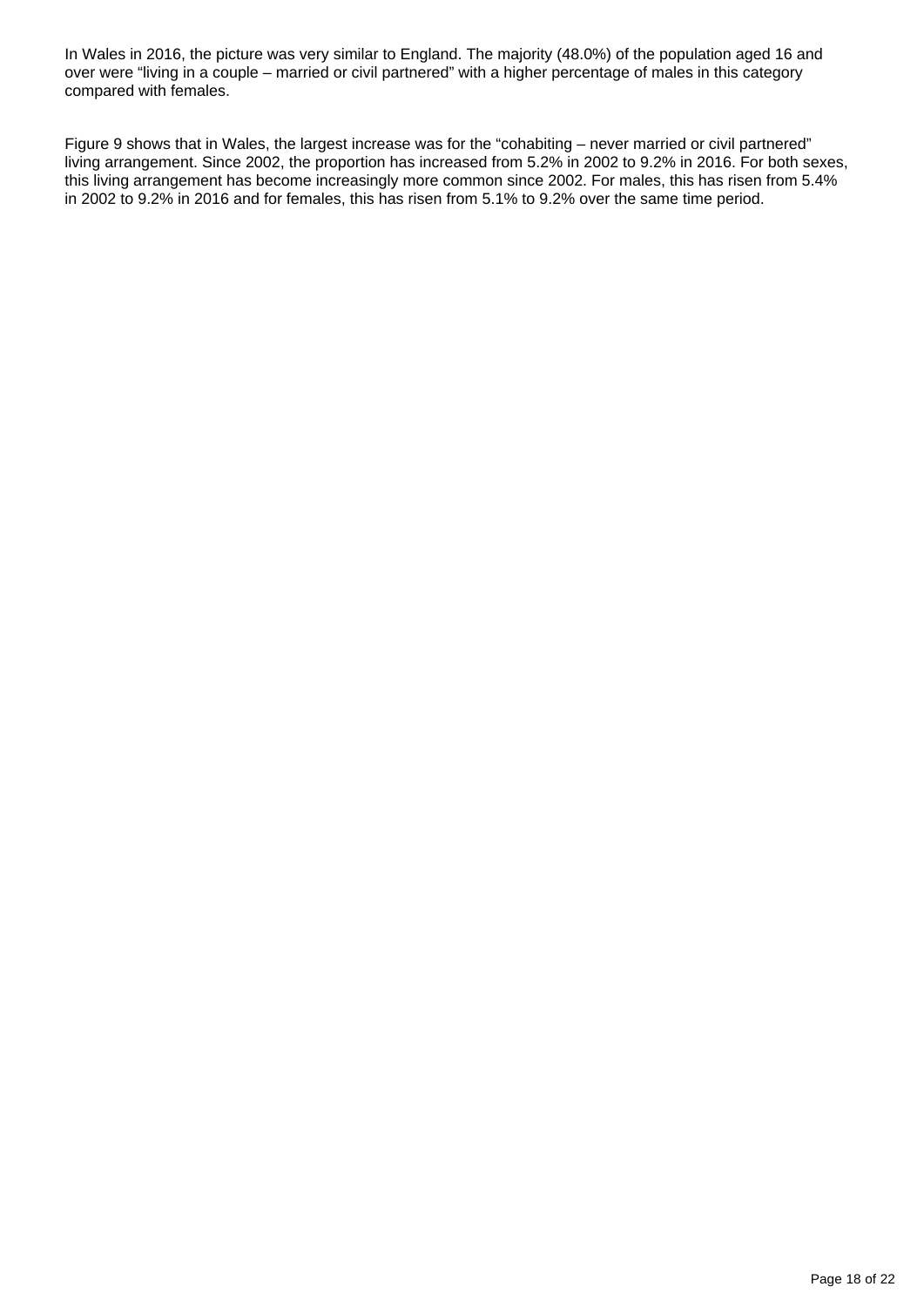### **Figure 9: Percentages of people (aged 16 and over) by living arrangements, 2002 to 2016**

#### **Wales**



Figure 9: Percentages of people (aged 16 and over) by living arrangements, 2002 to 2016

Source: Office for National Statistics

#### **Source: Office for National Statistics**

**Notes:**

1. People who are married or civil partnered but whose partner is away from the household because they live away for work, are in prison or in a care home, will appear in the "not living in a couple: previously married or civil partnered" category.

Figure 10 shows grouped living arrangement categories by age for England. These charts clearly show that in 2016, people in the older age groups (aged 30 and over) were more likely to be living in a couple, whereas in the younger age groups (aged under 30), the population were more likely to be not living in a couple. The distributions are very similar for England and for Wales.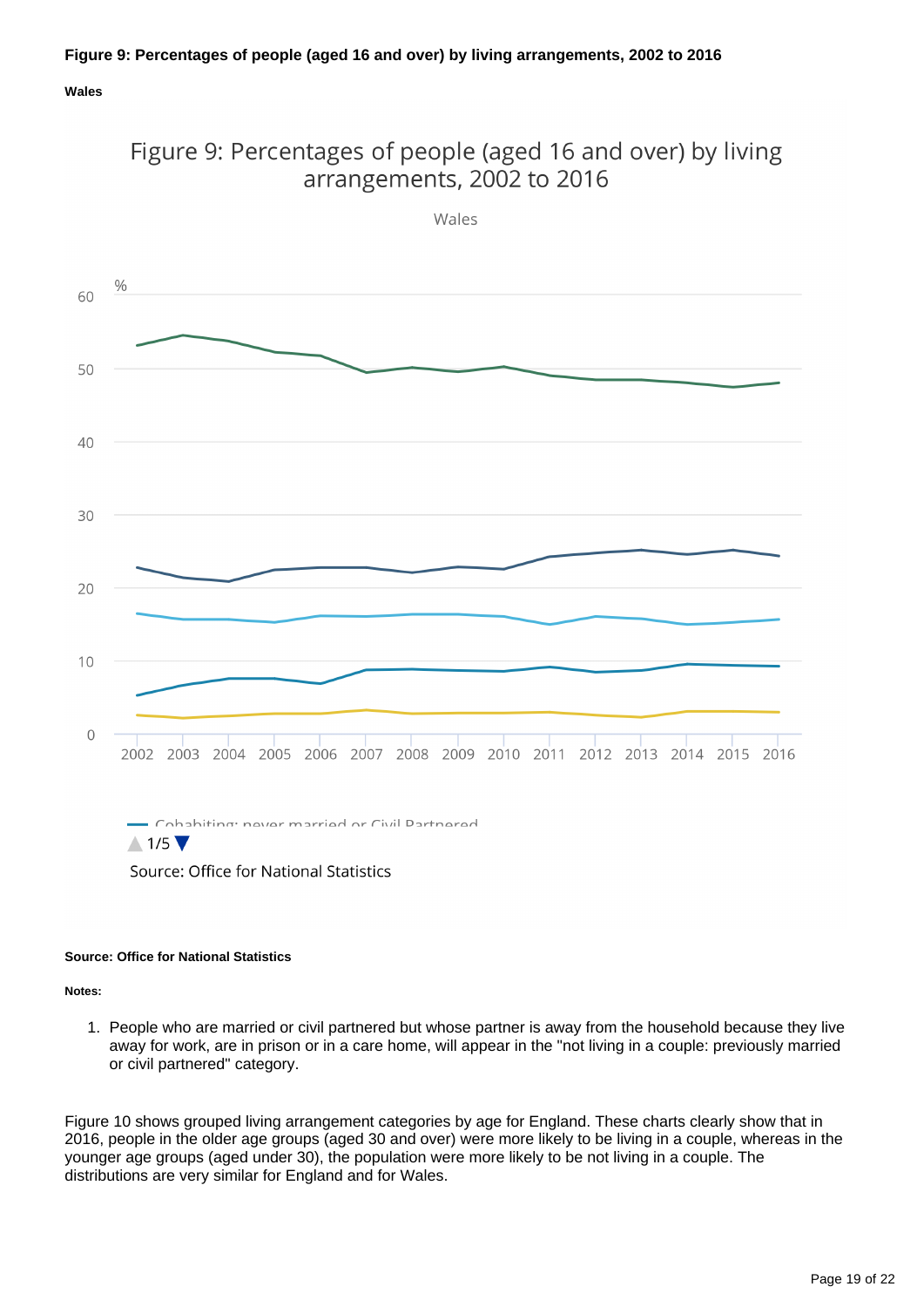### **England**



Figure 10: Percentages of people (aged 16 and over) by grouped living arrangements, 2016

Source: Office for National Statistics

#### **Source: Office for National Statistics**

**Notes:**

- 1. "Living in a couple" includes: married or civil partnered, cohabiting never married or civil partnered and cohabiting previously married or civil partnered.
- 2. "Not living in a couple" includes: Not cohabiting, never married or civil partnered and not cohabiting, previously married or civil partnered.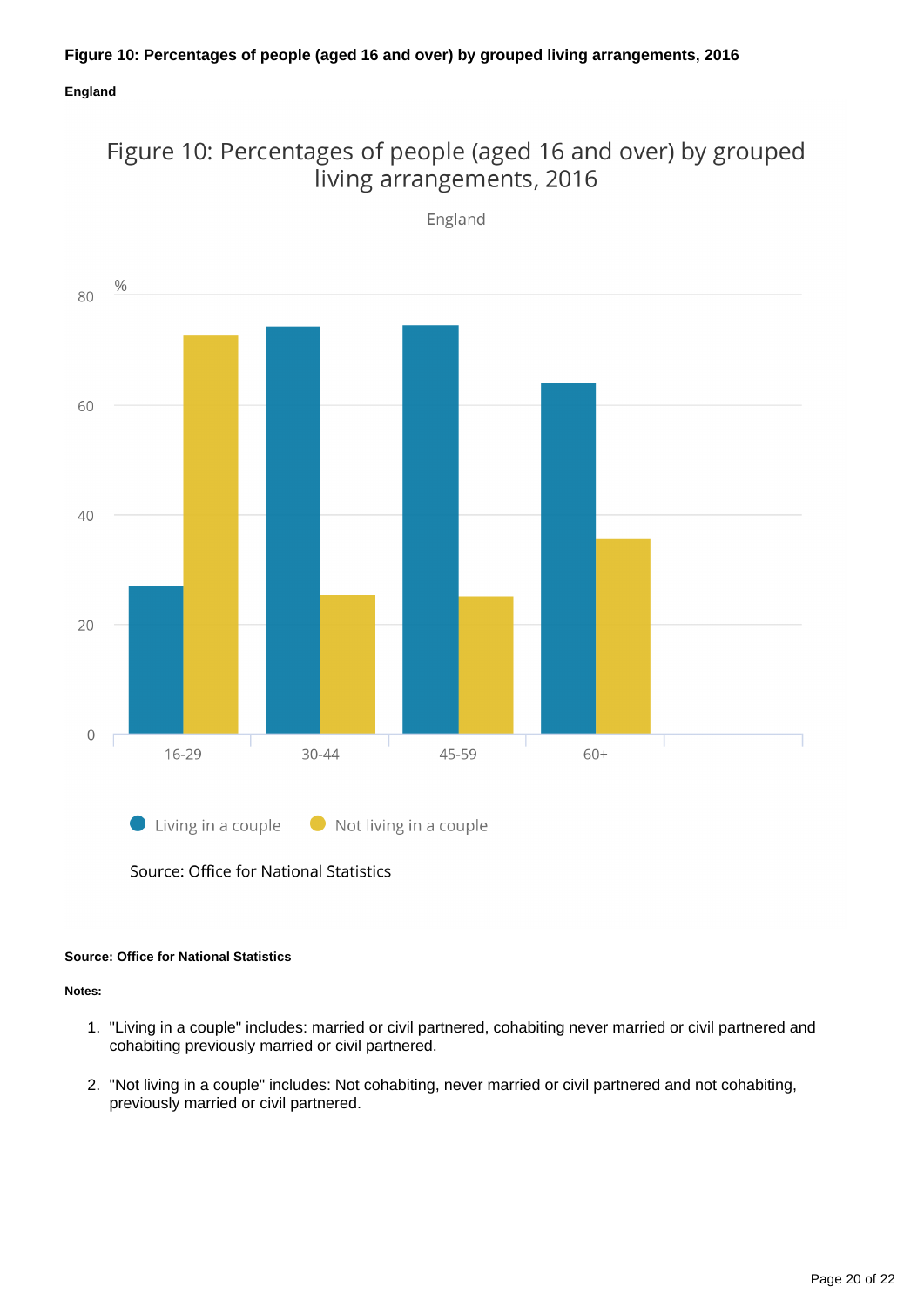# <span id="page-20-0"></span>**10 . Links to related statistics**

For more detailed marital status estimates and living arrangements statistics please see our [dataset](https://www.ons.gov.uk/peoplepopulationandcommunity/populationandmigration/populationestimates/datasets/populationestimatesbymaritalstatusandlivingarrangements), which provide a time series from 2002.

Further statistics on [marriages](https://www.ons.gov.uk/peoplepopulationandcommunity/birthsdeathsandmarriages/marriagecohabitationandcivilpartnerships/bulletins/marriagesinenglandandwalesprovisional/2014), including marriages between same-sex couples, [divorces](https://www.ons.gov.uk/peoplepopulationandcommunity/birthsdeathsandmarriages/divorce/bulletins/divorcesinenglandandwales/2015) and [civil partnerships](https://www.ons.gov.uk/peoplepopulationandcommunity/birthsdeathsandmarriages/marriagecohabitationandcivilpartnerships/bulletins/civilpartnershipsinenglandandwales/2015) are available.

# <span id="page-20-1"></span>**11 . What has changed within this publication?**

The estimates referring to the years 2013 to 2015 have been revised following the reweighting of the Labour Force Survey (LFS) in 2016. The changes to the estimates have been minimal with the largest change of 3.74% for males aged 75 to 79 who were single in 2013.

In 2017, for the first time we have published estimates and quality measures for England and for Wales separately. A time series is available back to 2002 for the two countries. Due to small sample sizes in the survey data, the age bands presented for England and for Wales separately are wider than those presented for England and Wales combined. The age bands have been designed so that data for England and Wales can be collapsed to provide equivalent estimates.

# <span id="page-20-2"></span>**12 . Quality and methodology**

We have previously published population estimates by marital status only for 1971 to 2010 using a different methodology. Following a consultation in 2014 the methodology was updated. The differences in the data produced by the two methodologies are explained within the Population estimates by marital status and living [arrangements: England and Wales, 2002 to 2014 statistical bulletin](https://www.ons.gov.uk/peoplepopulationandcommunity/populationandmigration/populationestimates/bulletins/populationestimatesbymaritalstatusandlivingarrangements/2015-07-08) and within a [dataset](https://www.ons.gov.uk/peoplepopulationandcommunity/populationandmigration/populationestimates/datasets/populationestimatesbymaritalstatusandlivingarrangements) alongside the release.

The [Population estimates by marital status and living arrangements Quality and Methodology Information](https://www.ons.gov.uk/peoplepopulationandcommunity/populationandmigration/populationestimates/qmis/populationestimatesbymaritalstatusandlivingarrangementsqmi) report contains important information on:

- the strengths and limitations of the data and how it compares with related data
- uses and users of the data
- how the output was created
- the quality of the output: including the accuracy of the data

The [Quality and Methodology Information report \(QMI\)](https://www.ons.gov.uk/peoplepopulationandcommunity/populationandmigration/populationestimates/qmis/populationestimatesbymaritalstatusandlivingarrangementsqmi) and the Details and results of the internal review leading [to changes in the methodology of Population Estimates by Marital Status](https://www.ons.gov.uk/peoplepopulationandcommunity/populationandmigration/populationestimates/methodologies/detailsandresultsoftheinternalreviewleadingtochangesinthemethodology) report provide more detail on the new methodology.

These estimates are only available for England and Wales.

National Records of Scotland (NRS) has published equivalent estimates for Scotland up to and including estimates for mid-2008, which are produced using similar methods to the old methodology used for England and Wales. However, following a user consultation, publication of population estimates by marital status for Scotland was suspended and demand for these estimates is currently being reviewed by NRS. Further information can be found on the [NRS webpage for marital status population estimates](http://www.nrscotland.gov.uk/statistics-and-data/statistics/statistics-by-theme/population/population-estimates/estimates-of-special-populations/marital-status-population-estimates).